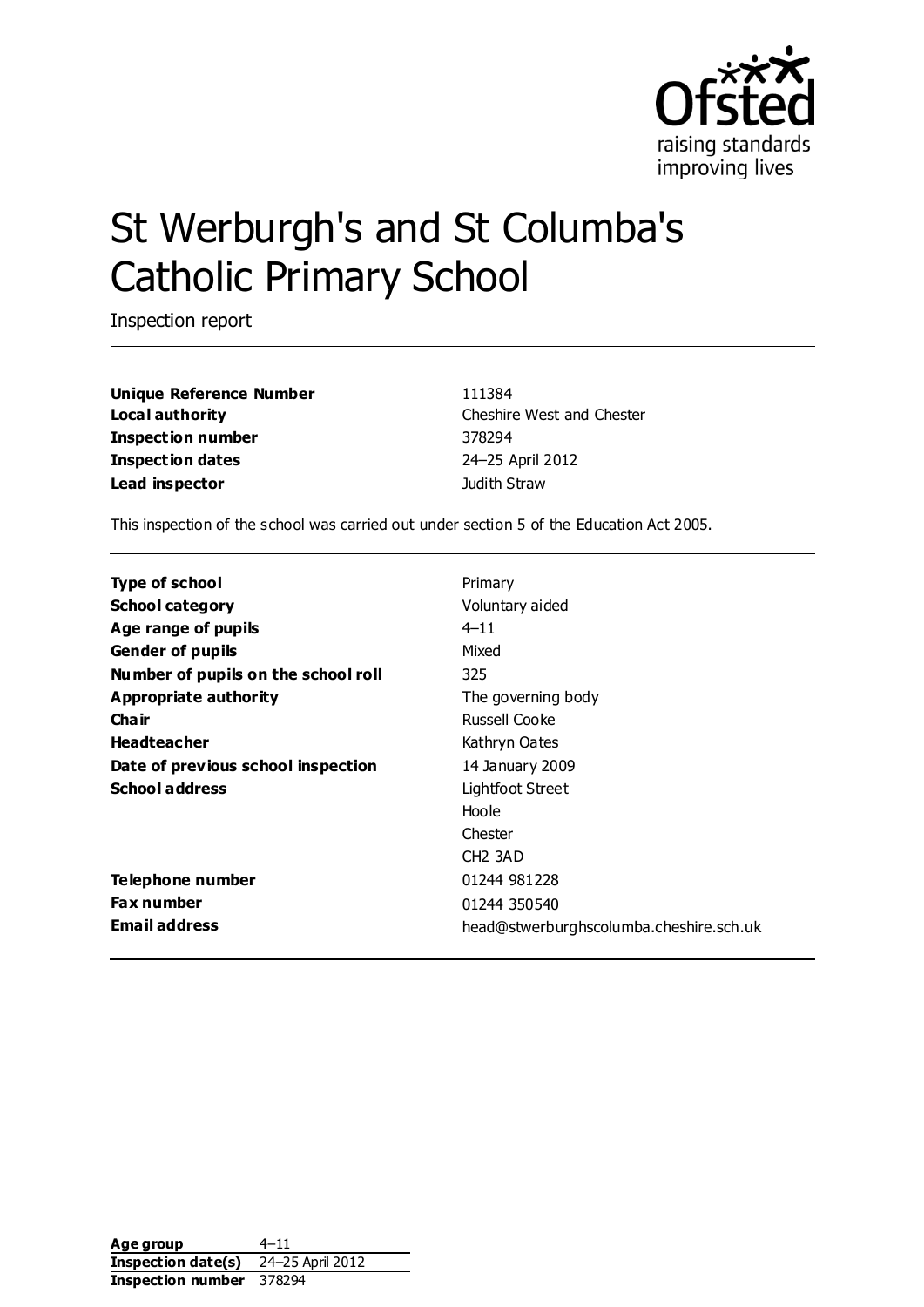

You can use Parent View to give Ofsted your opinion on your child's school. Ofsted will use the information parents and carers provide when deciding which schools to inspect and when.

You can also use Parent View to find out what other parents and carers think about schools in England. You can visit [www.parentview.ofsted.gov.uk,](../../AppData/Downloads/www.parentview.ofsted.gov.uk) or look for the link on the main Ofsted website: [www.ofsted.gov.uk](../../AppData/Downloads/www.ofsted.gov.uk)

The Office for Standards in Education, Children's Services and Skills (Ofsted) regulates and inspects to achieve excellence in the care of children and young people, and in education and skills for learners of all ages. It regulates and inspects childcare and children's social care, and inspects the Children and Family Court Advisory Support Service (Cafcass), schools, colleges, initial teacher training, work-based learning and skills training, adult and community learning, and education and training in prisons and other secure establishments. It assesses council children's services, and inspects services for looked after children, safeguarding and child protection.

Further copies of this report are obtainable from the school. Under the Education Act 2005, the school must provide a copy of this report free of charge to certain categories of people. A charge not exceeding the full cost of reproduction may be made for any other copies supplied.

If you would like a copy of this document in a different format, such as large print or Braille, please telephone 0300 123 4234, or email [enquiries@ofsted.gov.uk](mailto:enquiries@ofsted.gov.uk)

You may copy all or parts of this document for non-commercial purposes, as long as you give details of the source and date of publication and do not alter the information in any way.

To receive regular email alerts about new publications, including survey reports and school inspection reports, please visit our website and go to 'Subscribe'.

Piccadilly Gate Store Street Manchester M1 2WD

T: 0300 123 4234 Textphone: 0161 618 8524 [enquiries@ofsted.gov.uk](mailto:enquiries@ofsted.gov.uk) [www.ofsted.gov.uk](http://www.ofsted.gov.uk/)



© Crown copyright 2012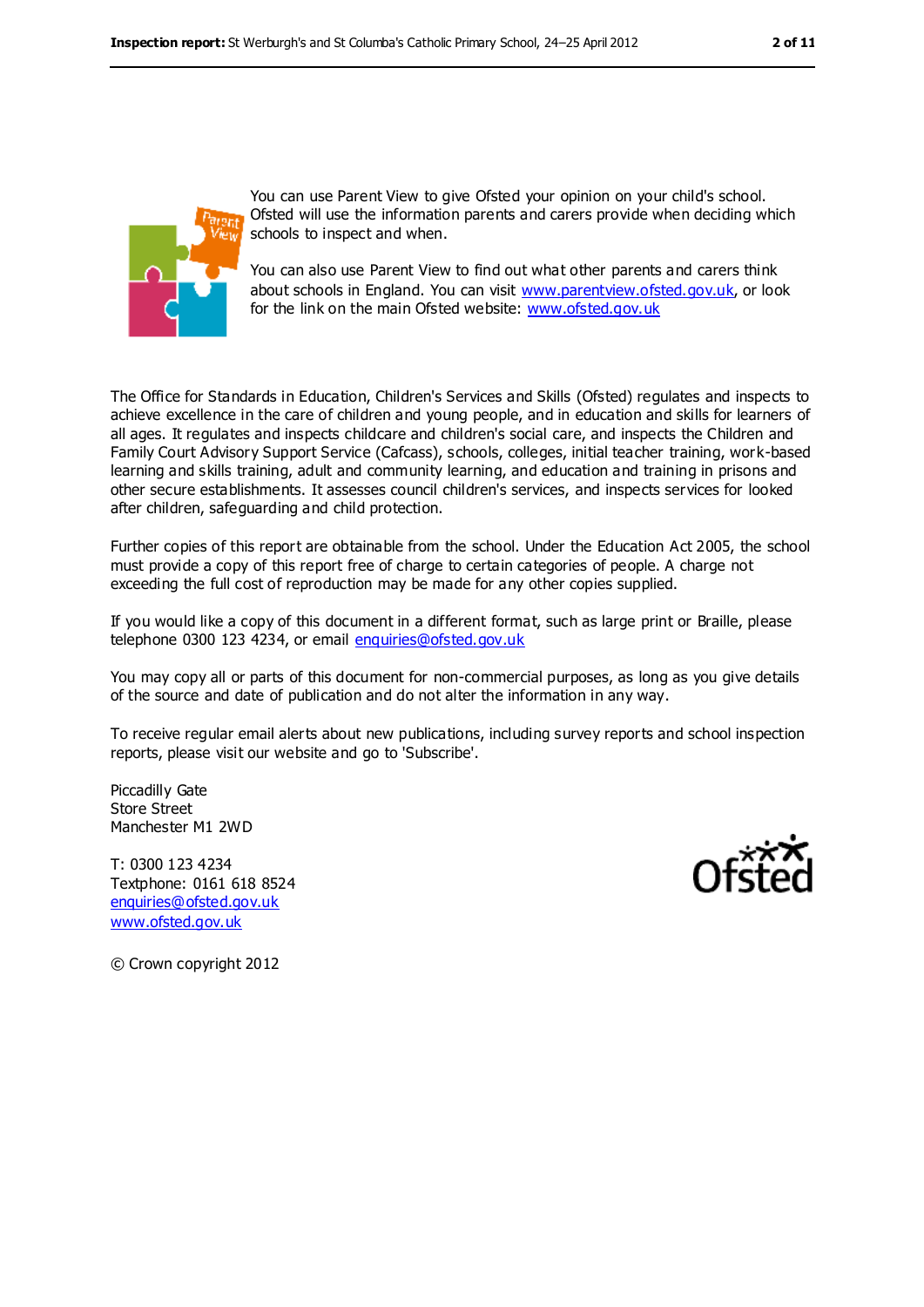# **Introduction**

Inspection team

**Judith Straw**  Additional inspector Philip Martin **Additional inspector** Gillian Hunter **Additional inspector** Additional inspector

This inspection was carried out with two days' notice. Inspectors observed 18 lessons taught by 13 teachers. In addition the inspectors visited several shorter sessions taught by teaching assistants, observed an assembly, heard children read and visited the school's before and after-school club. They held meetings with groups of pupils, members of the governing body and staff. Inspectors observed the school's work, and looked at the school's self-evaluation evidence, the school improvement plan, safeguarding documentation, records of external monitoring of the school and the work in pupils' books. The inspectors analysed questionnaires completed by 115 parents and carers as well as those returned by pupils and staff.

# **Information about the school**

This is a larger-than-average-sized primary school. The proportion of pupils known to be eligible for free school meals is well below average. The proportion of disabled pupils and those with special educational needs is below average. The great majority of pupils are from White British backgrounds with small proportions coming from minority-ethnic backgrounds or who speak English as an additional language. The school meets the current government floor standard, the minimum standard set for attainment and progress.

A new headteacher took up her post in April, having previously been the acting headteacher and, before that, the deputy headteacher.

Year 4 pupils were on a residential trip during the inspection. Inspectors looked carefully at the work in their books.

The school has recently gained the National Sing-Up platinum award and the ECO silver award in recognition of its work in protecting the environment.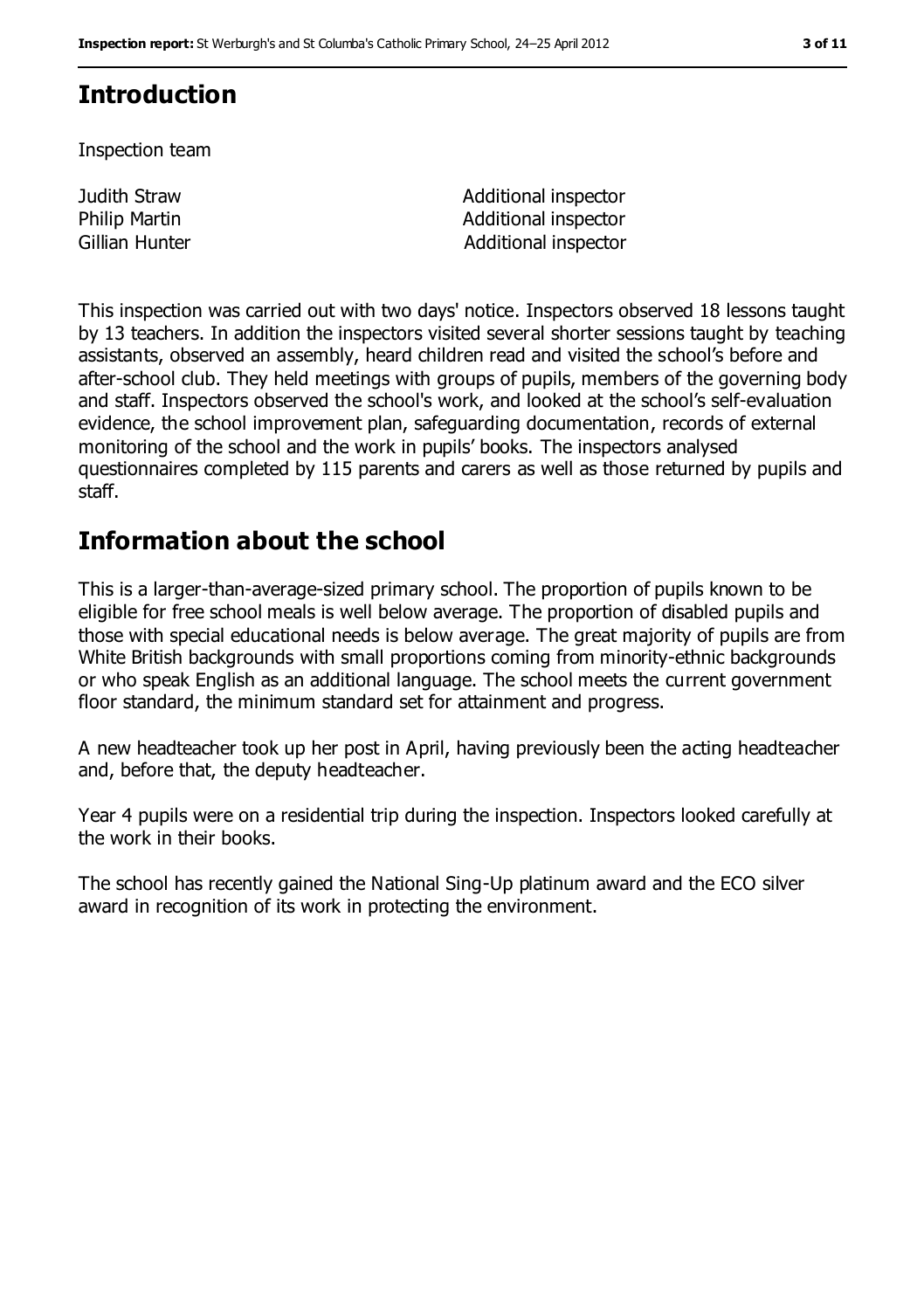**Inspection grades: 1 is outstanding, 2 is good, 3 is satisfactory and 4 is inadequate** Please turn to the glossary for a description of the grades and inspection terms

# **Inspection judgements**

| <b>Overall Effectiveness</b> |  |
|------------------------------|--|
|------------------------------|--|

| <b>Achievement of pupils</b>          |  |
|---------------------------------------|--|
| <b>Quality of teaching</b>            |  |
| <b>Behaviour and safety of pupils</b> |  |
| <b>Leadership and management</b>      |  |

#### **Key Findings**

- St Werburgh's and St Columba's is a good school. It is not vet outstanding because attainment in reading and mathematics is higher than it is in writing, and the proportion of outstanding teaching is relatively small.
- All pupils make good progress in their learning and achieve well. Attainment is above average by the end of Year 6. Pupils develop good skills across the curriculum and become confident, articulate learners. Handwriting and presentation, however, is not always as good as it could be for some pupils. Parents and carers are overwhelmingly positive about the school.
- Teaching is consistently good across the school with an increasing proportion which is outstanding. The school provides excellent support in lessons and in extra small groups for disabled pupils, those who have special educational needs, those who speak English as an additional language and for higher attaining pupils. As a result, all pupils have good opportunities to achieve as well as they can, although occasionally scope for working independently can be limited.
- Pupils' behaviour is excellent because pupils enjoy school and have very positive attitudes to learning. Parents and carers are unanimous in indicating that behaviour is good and that their children are safe. The example set by the adults in school, combined with thoughtful lessons and a stimulating curriculum, result in pupils' good spiritual, moral, social and cultural development. Pupils have a well-developed sense of social responsibility which is seen particularly in their work for different charities.
- The drive and determination, together with the vision to provide the best possible education for all pupils, of the headteacher and deputy headteacher have been key factors in the school's continual quest for improvement. Their leadership of teaching and management of performance have lifted teaching from satisfactory to consistently good. They know that the challenge now is to increase the proportion of outstanding teaching.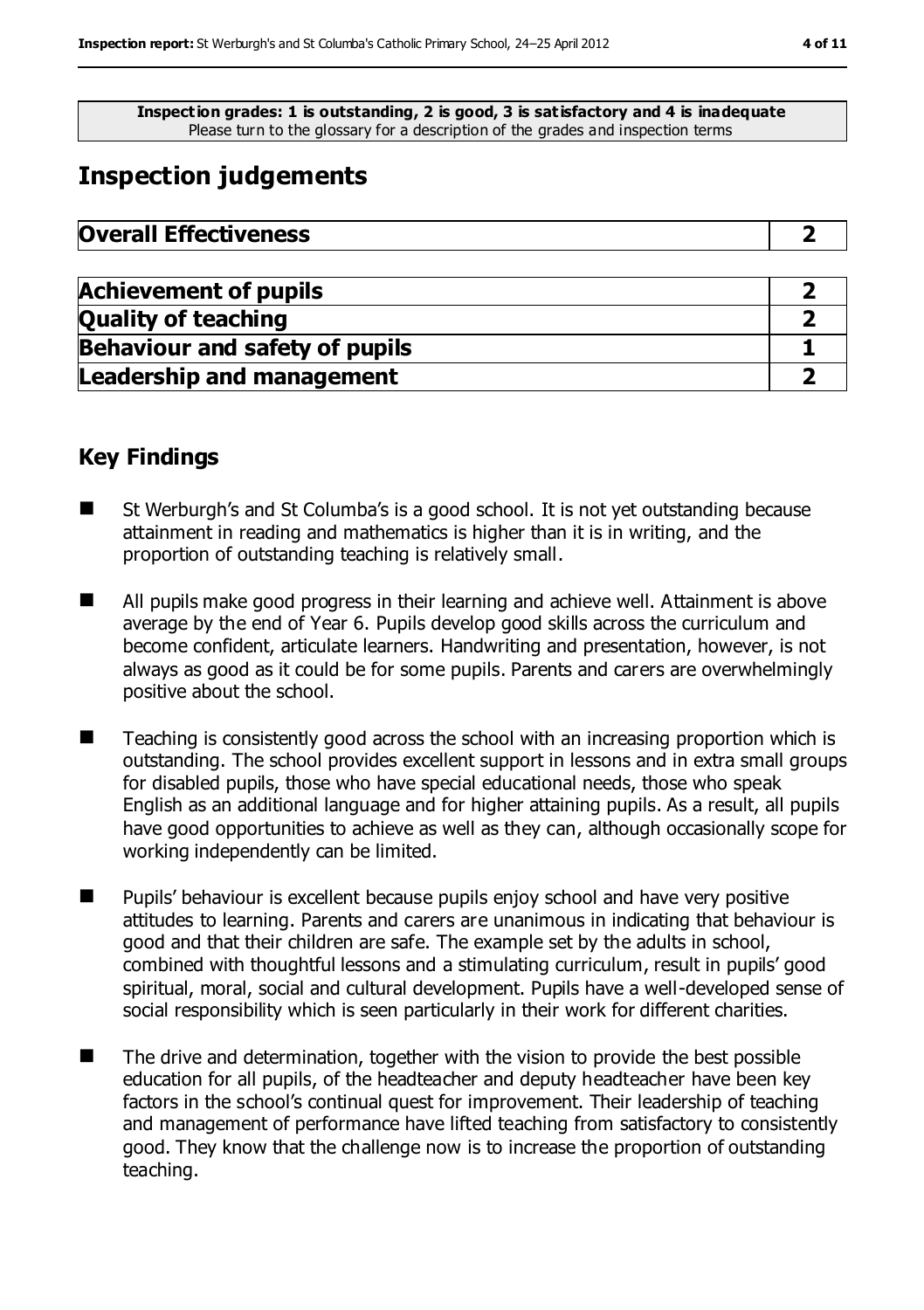## **What does the school need to do to improve further?**

- Raise attainment in writing to match the high standards in reading by:
	- ensuring that teachers promote high standards of literacy in topic work and other subjects
	- improving the handwriting and presentation in some pupils' books
	- providing more opportunities for extended writing.
- Increase the proportion of outstanding teaching by:
	- creating wider opportunities for independent learning
	- sharing the good practice which already exists in school.

# **Main Report**

#### **Achievement of pupils**

Children flourish in the bright, stimulating environment in the Early Years Foundation Stage provided in two Reception classes. The children start with skills and abilities broadly in line with what is expected for their age. By the time they enter Year 1 most have made good progress and many are working above the expected levels. During the inspection the children's learning was around the theme of pirates which captured the imagination of everyone and led to deep involvement in all areas of learning. Children respond well to adult-led activities and show enthusiasm when choosing their own activities. They develop good language skills and in numeracy offer ideas and methods to solve problems. The enthusiastic singing of pirate songs illustrated how much the children were enjoying their work.

Pupils' achievement in reading is excellent and attainment is significantly above average in Year 1 and at the end of Key Stages 1 and 2. Boys and girls enjoy reading and respond well to the language-rich environment the school provides. In mathematics pupils enjoy the challenge of problem-solving, work quickly and with concentration and are keen to succeed. For example in an outstanding Year 5/6 mathematics lesson, pupils were ambitious and competitive, working almost in partnership with the teacher rather than under her direction. Pupils' achievement is less evident in writing. Pupils of all abilities, including disabled pupils and those who have special educational needs respond well to lessons because work is set at exactly the right level to challenge and inspire them to do their best. The quality of the relationships within school ensures that pupils are confident and develop excellent communication skills.

An outstanding example of the achievement of pupils with special educational needs and those whose circumstances make them vulnerable is that after some of these pupils had worked with a computer biofeedback package they developed such confidence that they became the school's 'Healthy Champions'. In this role they taught other pupils, other schools and members of the wider community how to use the package because of the success they had achieved themselves. One of the pupils involved commented, 'I learnt that it feels good to teach other people and to help them to learn.'

Of the many parents and carers who responded to the questionnaire, the vast majority were delighted with the progress their children make and wrote at considerable length to express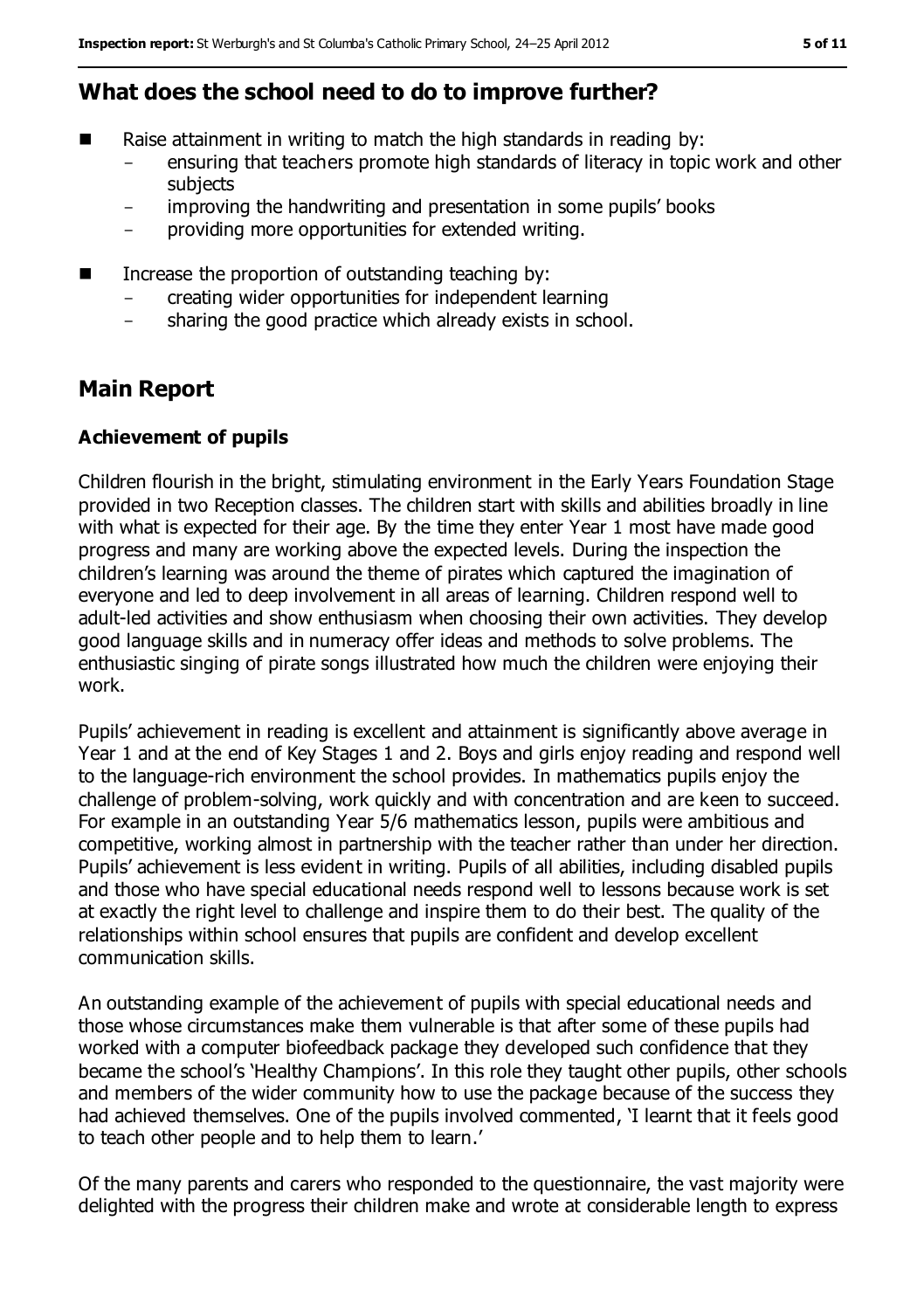their approval of the school's work. A very small minority felt that progress was slower in mathematics and wondered if there was enough challenge for the more able. Inspection evidence shows that progress is good in all subjects and that that there is high expectation and challenge in the work provided, for example, some pupils in Year 6 have special sessions to access work at the higher Level 6.

#### **Quality of teaching**

Good teaching in the Reception classes develops children's zest for learning. They enjoy opportunities to work and play both indoors and out. Adult-led activities are outstanding and develop children's learning to above average expectations. Outstanding relationships ensure that children respond to the high expectations for behaviour and participation in learning activities.

Teaching across the school is brisk and very carefully tailored to what pupils already know and can do. Teachers' subject knowledge is strong and questioning skills are a particular strength. In an outstanding mathematics lesson in Key Stage 1 all pupils made excellent progress, regardless of ability, because the lesson was planned to consolidate prior learning and to give every pupil the opportunity to investigate new learning and to learn independently. This emphasis on independent learning is often the difference between the lessons which are good and those which are outstanding. In good lessons the teachers tend to keep too much control on the pace and planning but in outstanding lessons children rise to the challenge to go that little bit further. In another outstanding lesson, this time in music, pupils were composing their own songs, singing and playing instruments, using information and communication technology skills and reflecting on their excellent achievements. Marking and assessment have improved significantly since the last inspection so that pupils know how to improve their work and take ownership of it. Sometimes, however, opportunities are missed to promote literacy skills in other subjects and some pupils do not take enough care in the presentation of their work. In some classes there are fewer opportunities for pupils to produce extended pieces of writing, which reduces their achievement in writing

Teaching assistants are skilled, very well briefed and make a significant contribution to the learning in class and in smaller groups. Disabled pupils, those who have special educational needs and those who speak English as an additional language flourish because they are given work at the right level of challenge and are supported, encouraged and given confidence.

The curriculum is rich and varied and is developed according to pupils' interests and enthusiasms. For example, there have been projects on super heroes, Olympic dreams and the importance of saving the rain forest. Teachers put great emphasis on the core skills but not at the expense of creativity, enrichment and enjoyment. Parents and carers are pleased with the teaching their children receive. Many commented on the commitment and approachableness of the staff and the way in which staff are 'generous' with their time. Inspection evidence endorses these views.

#### **Behaviour and safety of pupils**

Pupils' behaviour is typically excellent in lessons, at playtimes and in the after-school club. The pupils are mature, polite, courteous and respectful of others. Their very positive attitudes to learning make a significant contribution to their good achievement and progress.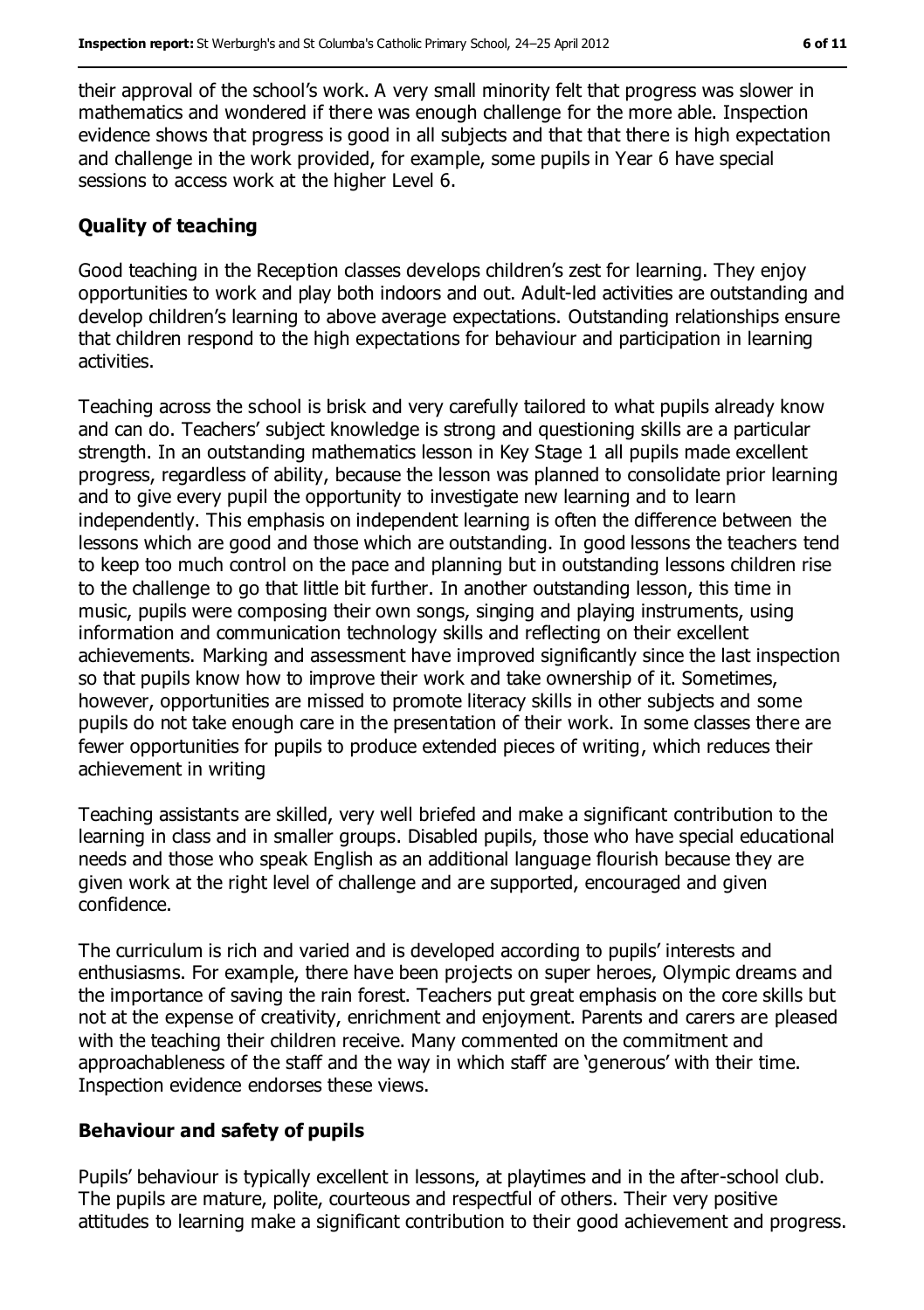Pupils say they feel entirely safe in school because they trust the adults in all situations. Pupils understand the different kinds of bullying which exist but say that there is virtually no bullying in school. Pupils talk about feeling 'happy' in lessons and say that this is a very 'friendly' school. The pupils have contributed to the behaviour management policy, along with staff and parents. They enjoy taking on responsibilities and contributing to the life of the school with their talents and time. Attendance has been consistently above average over time.

Parents agree unanimously that behaviour is good or better and that their children are safe and well cared for in what one described as, 'a wonderful introduction to education in a safe and caring environment'. Another wrote, 'My children have blossomed into well-behaved, confident children.'

#### **Leadership and management**

The outstanding leadership of the headteacher, ably supported by her acting deputy with input from the senior leadership team has driven the school forward so that most aspects of its work have improved since the last inspection. The leadership of teaching and monitoring of performance have been highly successful in building a committed, effective and dynamic staff team. In the questionnaire responses, many staff praised the senior leaders, describing them as, 'instilling confidence, supporting, motivating and inspiring'. Senior leaders and the governing body know their school extremely well because of their robust and accurate selfevaluation. Middle leaders are given many opportunities to extend and develop their skills and have an accurate awareness of how well the school is doing and where it can improve, for example, writing is currently a whole-school focus. Leadership of the Early Years Foundation stage is good because of careful and appropriate planning, effective team work and clear expectations.

The governing body is committed to its role of safeguarding pupils and its systems are robust and effective. Governors are fully involved in school life and regularly challenge the school and monitor its performance. All leaders are committed to tackling discrimination and ensuring equality of opportunity for all pupils. Gaps in performance for pupils known to be entitled to receive free school meals have been eliminated and girls and boys do equally well.

Assemblies are celebratory and spiritual, whether applauding pupils' achievements, thinking about peoples across the world or singing and making music together. The broad and rich curriculum ensures that pupils' spiritual, moral and social development is excellent but there are comparatively fewer opportunities for pupils to understand and appreciate people from backgrounds other than their own and this is a school priority.

The school's capacity to improve further is good. This is because leaders have acted decisively on areas for improvement in the last inspection report. Consequently, attainment has risen, most pupils, including higher attaining pupils, are achieving well and the marking and assessment of work ensures that pupils know what they can do to improve. The school has proven strategies to further improve teaching and to narrow the gap between achievement in reading and writing.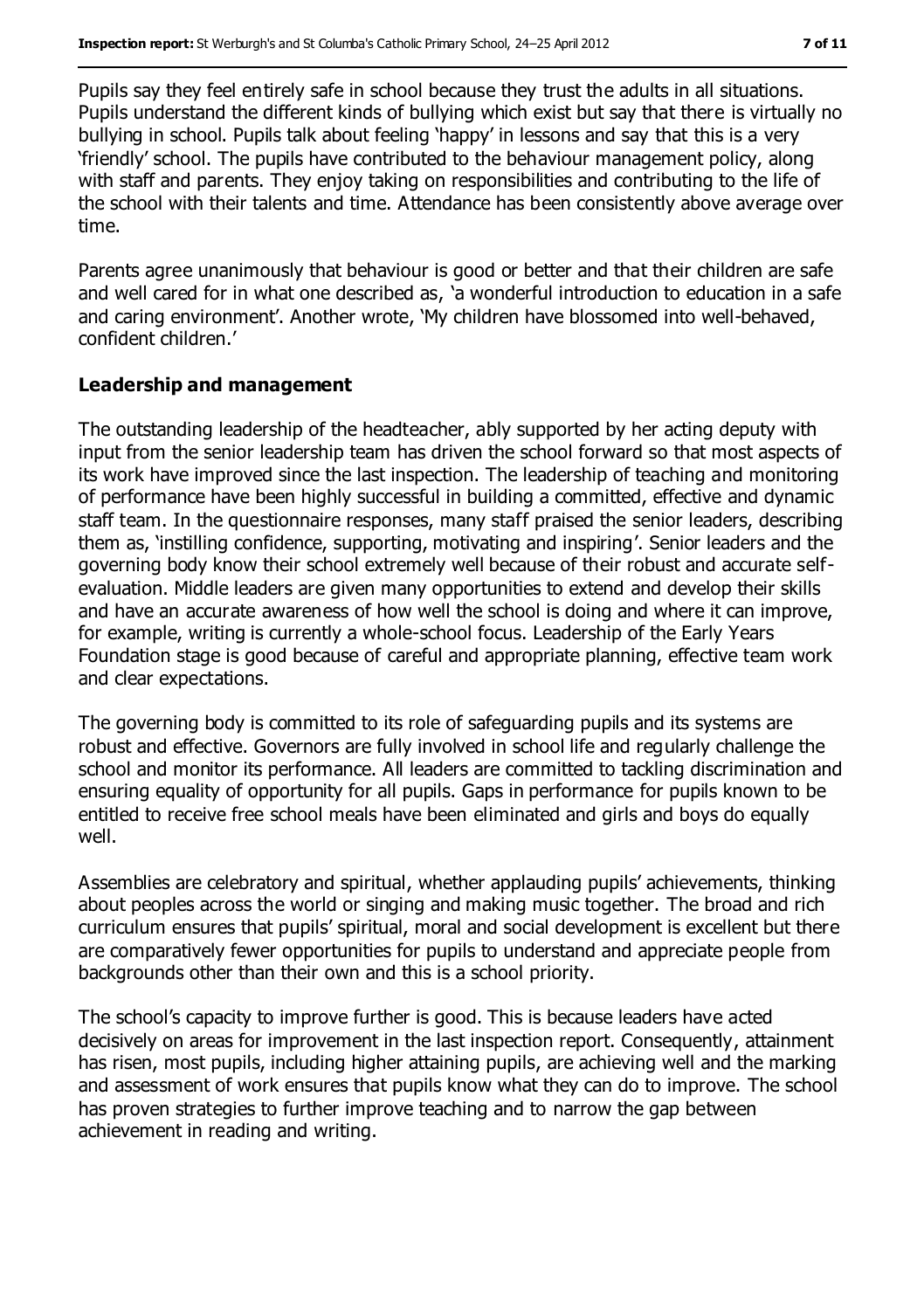# **Glossary**

### **What inspection judgements mean**

| Grade   | <b>Judgement</b> | <b>Description</b>                                                                                                                                                                                                            |
|---------|------------------|-------------------------------------------------------------------------------------------------------------------------------------------------------------------------------------------------------------------------------|
| Grade 1 | Outstanding      | These features are highly effective. An outstanding school<br>provides exceptionally well for all its pupils' needs.                                                                                                          |
| Grade 2 | Good             | These are very positive features of a school. A school that is<br>good is serving its pupils well.                                                                                                                            |
| Grade 3 | Satisfactory     | These features are of reasonable quality. A satisfactory school<br>is providing adequately for its pupils.                                                                                                                    |
| Grade 4 | Inadequate       | These features are not of an acceptable standard. An<br>inadequate school needs to make significant improvement in<br>order to meet the needs of its pupils. Ofsted inspectors will<br>make further visits until it improves. |

#### **Overall effectiveness of schools**

|                       | Overall effectiveness judgement (percentage of schools) |      |                     |                   |
|-----------------------|---------------------------------------------------------|------|---------------------|-------------------|
| <b>Type of school</b> | <b>Outstanding</b>                                      | Good | <b>Satisfactory</b> | <b>Inadequate</b> |
| Nursery schools       | 46                                                      | 46   |                     |                   |
| Primary schools       |                                                         | 47   | 40                  |                   |
| Secondary schools     | 14                                                      | 38   | 40                  |                   |
| Special schools       | 28                                                      | 48   | 20                  |                   |
| Pupil referral units  | 15                                                      | 50   | 29                  |                   |
| All schools           |                                                         | 46   | 38                  |                   |

New school inspection arrangements have been introduced from 1 January 2012. This means that i nspectors make judgements that were not made previously.

The data in the table above are for the period 1 September 2010 to 31 August 2011 and represent judgements that were made under the school inspection arrangements that were introduced on 1 September 2009. These data are consistent with the latest published official statistics about maintained school inspection outcomes (see [www.ofsted.gov.uk\)](../../AppData/Downloads/www.ofsted.gov.uk).

The sample of schools inspected during 2010/11 was not representative of all schools nationally, as weaker schools are inspected more frequently than good or outstanding schools.

Primary schools include primary academy converters. Secondary schools include secondary academy converters, sponsor-led academies and city technology colleges. Special schools include special academy converters and non-maintained special schools.

Percentages are rounded and do not always add exactly to 100.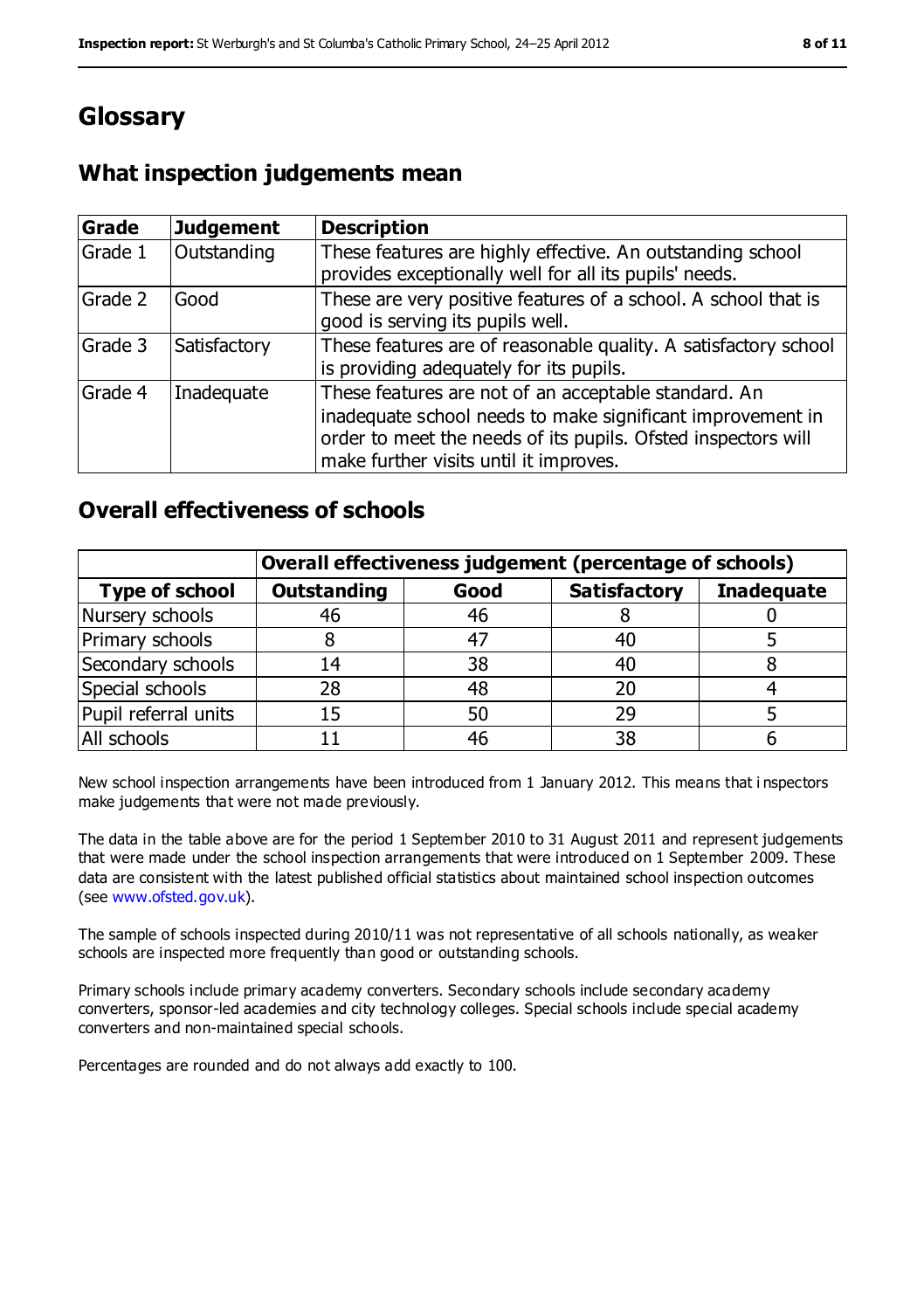# **Common terminology used by inspectors**

| Achievement:                  | the progress and success of a pupil in their learning and<br>development taking account of their attainment.                                                                                                           |
|-------------------------------|------------------------------------------------------------------------------------------------------------------------------------------------------------------------------------------------------------------------|
| Attainment:                   | the standard of the pupils' work shown by test and<br>examination results and in lessons.                                                                                                                              |
| Behaviour                     | how well pupils behave in lessons, with emphasis on their<br>attitude to learning. Pupils' punctuality to lessons and their<br>conduct around the school.                                                              |
| Capacity to improve:          | the proven ability of the school to continue improving based<br>on its self-evaluation and what the school has accomplished<br>so far and on the quality of its systems to maintain<br>improvement.                    |
| Leadership and<br>management: | the contribution of all the staff with responsibilities, not just<br>the governors and headteacher, to identifying priorities,<br>directing and motivating staff and running the school.                               |
| Learning:                     | how well pupils acquire knowledge, develop their<br>understanding, learn and practise skills and are developing<br>their competence as learners.                                                                       |
| Overall effectiveness:        | inspectors form a judgement on a school's overall<br>effectiveness based on the findings from their inspection of<br>the school.                                                                                       |
| Progress:                     | the rate at which pupils are learning in lessons and over<br>longer periods of time. It is often measured by comparing<br>the pupils' attainment at the end of a key stage with their<br>attainment when they started. |
| Safety                        | how safe pupils are in school, including in lessons; and their<br>understanding of risks. Pupils' freedom from bullying and<br>harassment. How well the school promotes safety, for<br>example e-learning.             |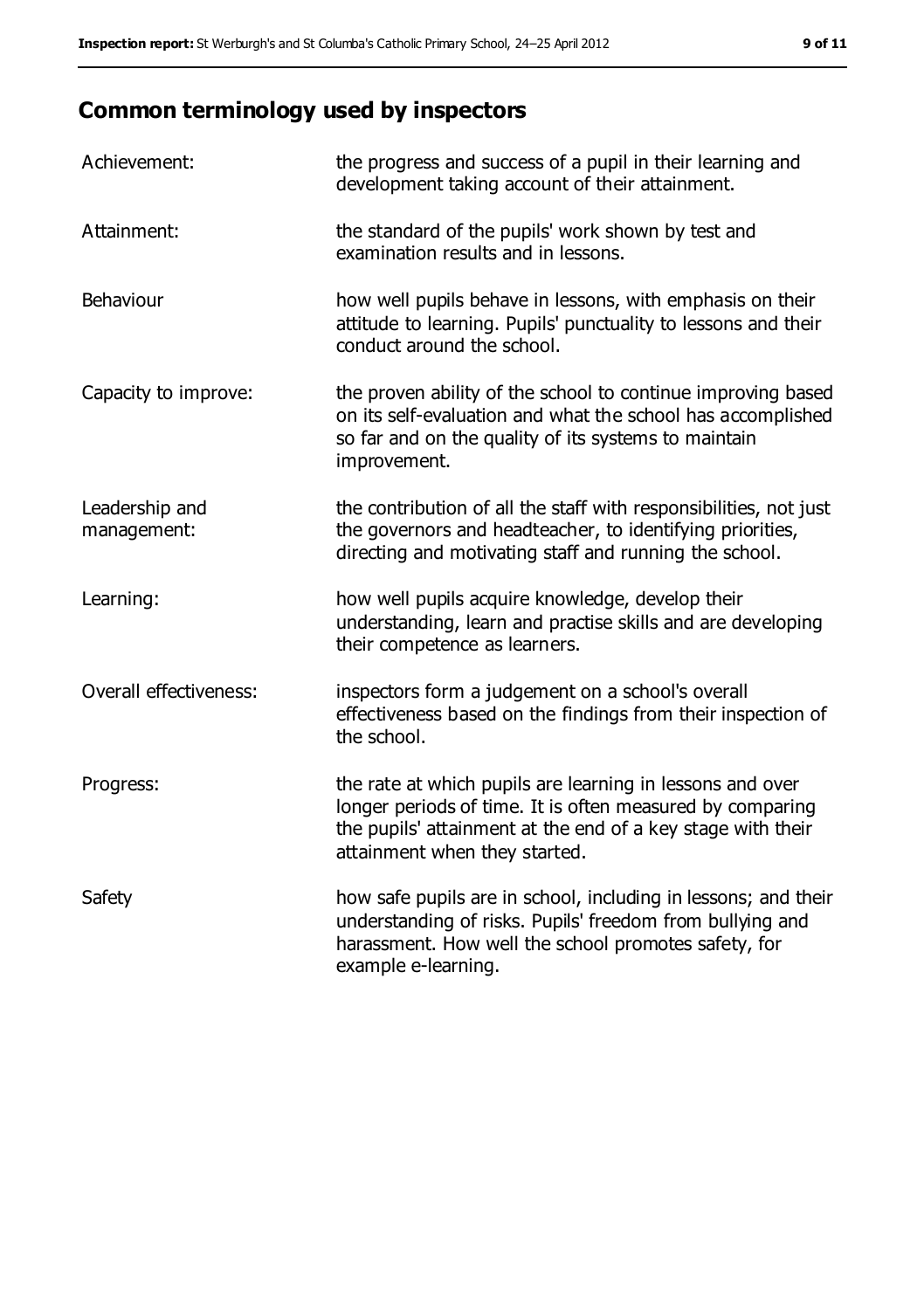**This letter is provided for the school, parents and carers to share with their children. It describes Ofsted's main findings from the inspection of their school.**



26 April 2012

Dear Pupils

#### **Inspection of St Werburgh's and St Columba's Catholic Primary School, Chester CH2 3AD**

Thank you for making us so welcome when we inspected your school recently. We enjoyed meeting so many of you, seeing you in lessons and sharing your wonderful assembly. You were thoughtful and confident and left us with many happy memories of your school.

You told us that you feel entirely safe in school and that everyone behaves very well. We agree. Your attendance is above average and your behaviour is excellent because you enjoy coming to school. Children settle quickly in the Reception classes and enjoy learning because there are lots of interesting activities for them to take part in.

Yours is a good school and you make good progress in your work. You do your best work in reading and mathematics and need to make sure that your writing becomes just as good. Teaching is good and sometimes it is outstanding. We have asked your school to try to make more of the lessons outstanding. One of the reasons you make such good progress is your own excellent attitudes to learning. We found you to be curious, interested, keen to do well and happy to concentrate and work hard. Your school is well led by adults who care passionately about education and want the best for you.

You can play your part in improving the school by improving the quality of your writing as well as you can, and taking care with the presentation of your work. We hope you will continue to enjoy your lively, stimulating lessons.

We wish all of you the very best for your future.

Yours sincerely

Judith Straw Lead inspector